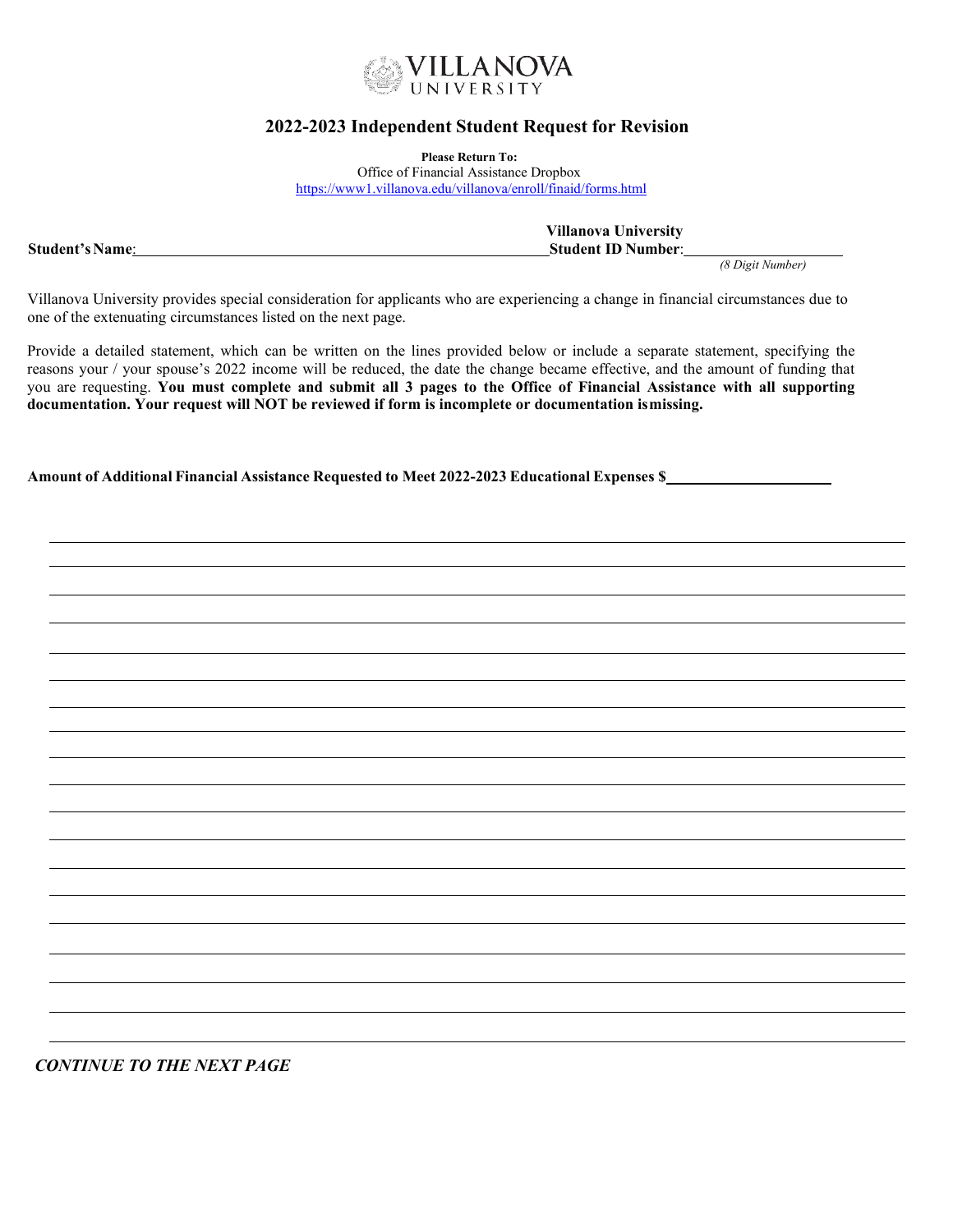

| <b>Student's Name:</b> | <b>Villanova University</b><br><b>Student ID Number:</b> |                  |
|------------------------|----------------------------------------------------------|------------------|
|                        |                                                          | (8 Digit Number) |

## **To better understand the circumstances you are facing, please check all applicable situations and attach the supporting documentation:**

| <b>Death of Spouse:</b><br><b>Supporting Documentation:</b><br>• Copy of Death Certificate                                                                                                                                                                                                                                                                                                                                                       | Date of Death:<br>Month/Day/Year                                                                                                                                                                                                                                                                                                      |
|--------------------------------------------------------------------------------------------------------------------------------------------------------------------------------------------------------------------------------------------------------------------------------------------------------------------------------------------------------------------------------------------------------------------------------------------------|---------------------------------------------------------------------------------------------------------------------------------------------------------------------------------------------------------------------------------------------------------------------------------------------------------------------------------------|
| <b>Divorce or Separation:</b><br>B.<br><b>Supporting Documentation:</b><br>• Copy of Divorce Decree, if divorced<br>• Copy of Legal Separation Agreement or Proof of Separate<br>Residences (copy of mortgage or lease), if separated                                                                                                                                                                                                            | Date of Divorce or Separation:<br>Month/Year                                                                                                                                                                                                                                                                                          |
| Change in Student's / Spouse's Employment Status*:<br>$\mathsf{C}$<br>Yes<br>No<br>Is the change related to COVID-19?<br><b>Supporting Documentation, if possible:</b><br>• Notice of Lay Off/Termination from Employer<br>• Copy of Last Pay Stub from prior employer<br>• Notice of Eligibility for Unemployment Benefits<br>• Copy of Full Severance Agreement, if applicable<br>• 3 Recent Pay Stubs from current employment, if<br>employed | Date of Change: Month/Day/Year<br>Individual Who Experienced Change:<br>Student/Spouse<br>Date Unemployment Benefits Began:<br>Month/Day/Year<br>Was Severance PayReceived?<br>Yes or No<br>If yes, what is the total amount of severance that was/will be received in<br>2022?<br>Total Amount<br>Date of Retirement, if applicable: |
| *Attach all supporting documents, if possible<br>*Loss of Bonus income is not considered as a change to employment status                                                                                                                                                                                                                                                                                                                        | Month/Dav/Year                                                                                                                                                                                                                                                                                                                        |
| <b>Permanent and Total Disability:</b><br>D.<br><b>Supporting Documentation:</b><br>• Confirmation of Disability from HealthCareProvider<br>• Statement of Benefits from Workmen's Compensation<br>• Statement from Social Security Disability                                                                                                                                                                                                   | Date of Disability:<br>Month/Day/Year<br>Individual Who is Disabled:<br>Student/Spouse<br>Date Disability Benefits Began:<br>Month/Day/Year                                                                                                                                                                                           |
| <b>Untaxed Income has Ceased or been Reduced:</b><br>E<br><b>Supporting Documentation:</b><br>• Proof of Cessation or Reduction<br><b>CONTINUE TO THE NEXT PAGE</b>                                                                                                                                                                                                                                                                              | Date of Change:<br>Month/Day/Year<br>Individual with Change in Income:<br>Student/Spouse<br>Type of Untaxed Income: 1988<br>Reason for Change:                                                                                                                                                                                        |